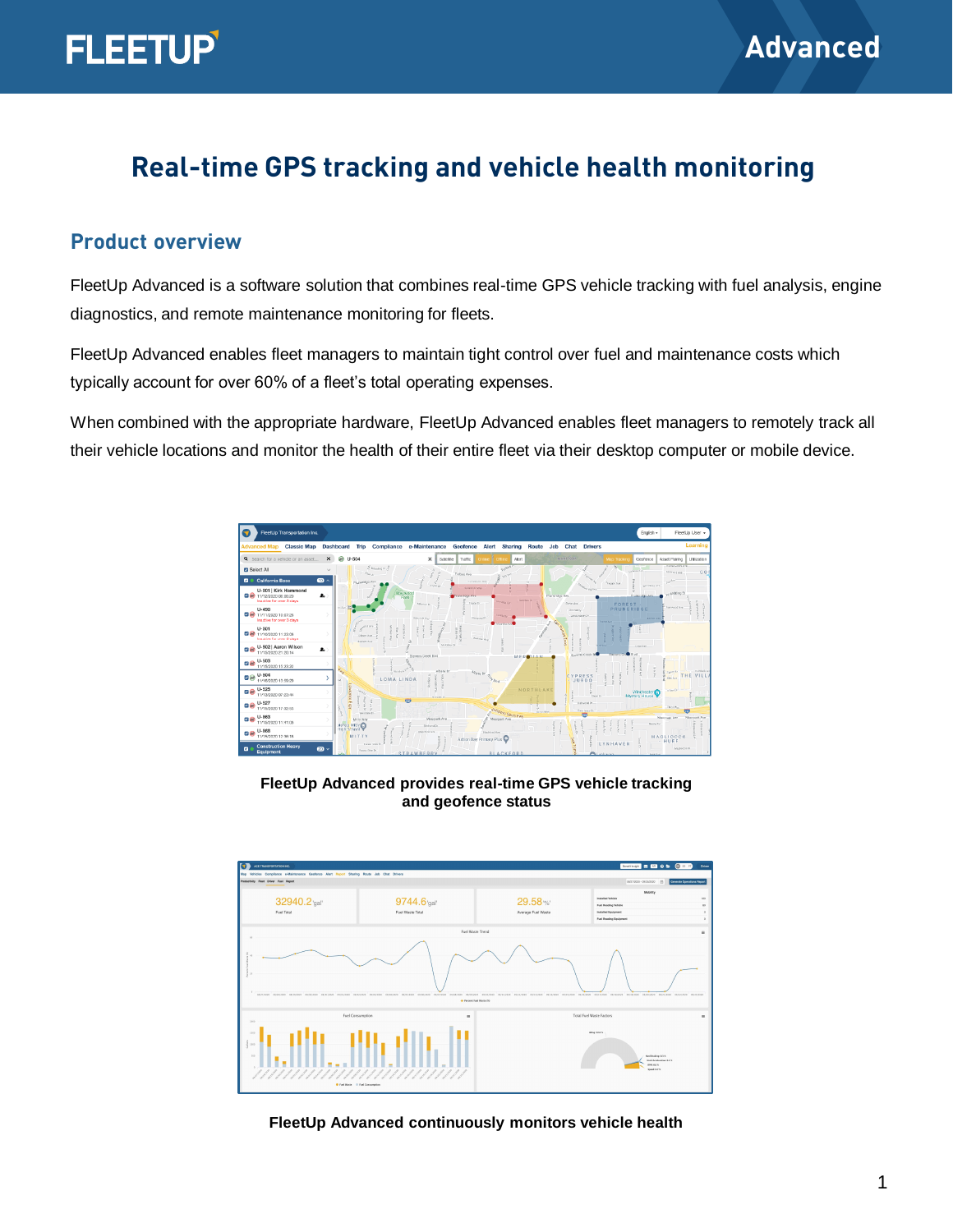

### **Core features**

FleetUp Advanced integrates the same GPS tracking features as FleetUp Standard enabling you to manage your fleet faster operations more simply and more intuitively than ever before:

- Real-time GPS tracking with 10 second updates
- Advanced map with live view, trip history, and data sharing
- Geofences with detention time, transit time analysis and entering and exiting alerts
- Vehicle inventory displayed on map for easy reference
- Custom tracking and monitoring alerts
- Robust reporting of driving behavior (speeding, harsh braking, etc.)
- Live ETA, trip history and account sharing
- Mobile app for fleet admins and operators

## **Advanced Features**

In addition, FleetUp Advanced provides a complete array of vehicle health monitoring tools that enable you to keep fuel and maintenance costs under control.

- Remote engine diagnostics odometer, engine hours, temperature and other engine data
- Maintenance cycle management (oil filters, brakes, tire alignment, belts and hoses)
- Fuel consumption records by trip
- Remote engine shutoff
- Vehicle condition
- Fuel waste analysis and reports

#### **FleetUp supported hardware**